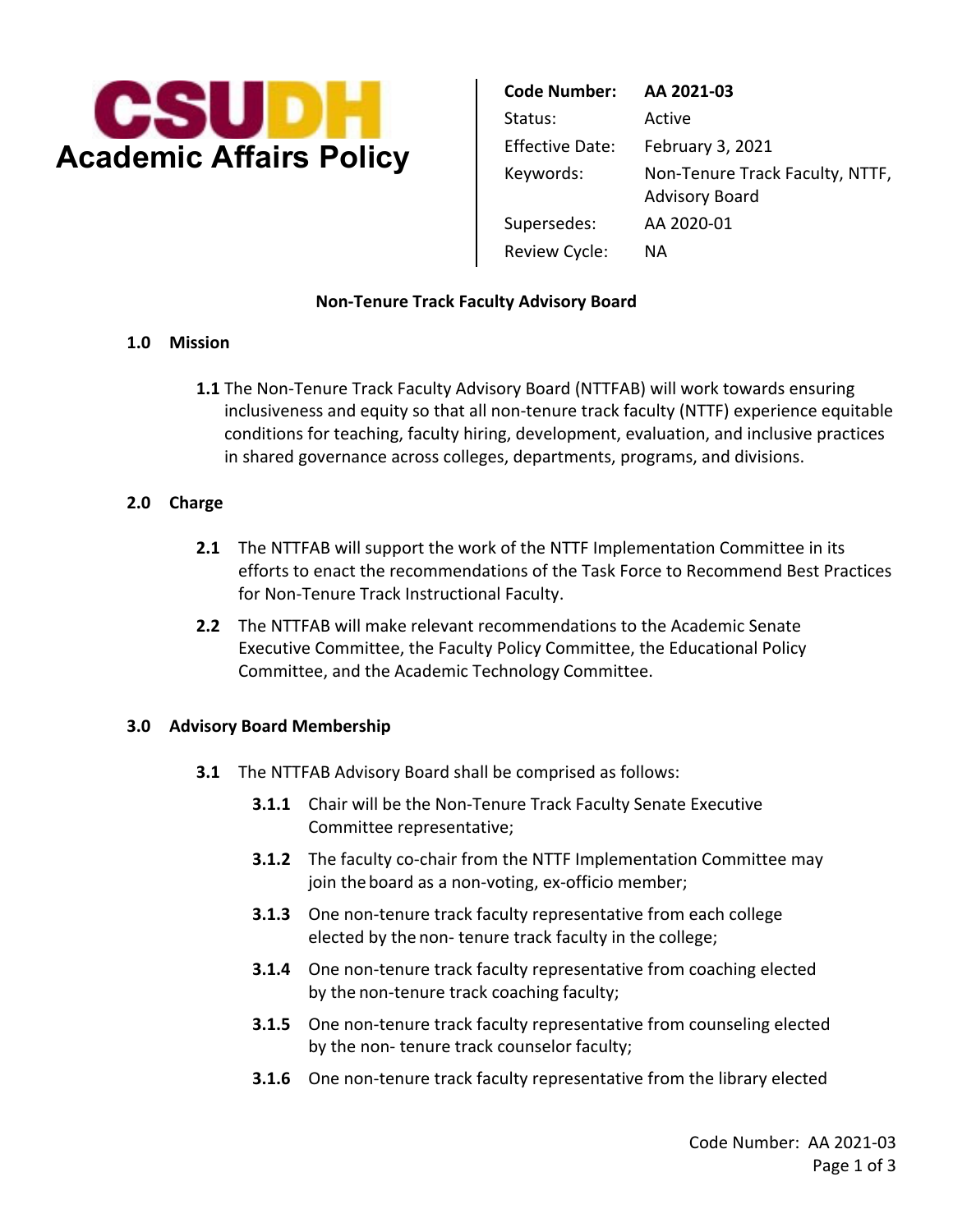by the non-tenure track librarian faculty;

- **3.1.7** One tenure-track faculty representative elected by the Academic Senate with previous experience as a non-tenure track faculty member;
- **3.1.8** One staff member who works with non-tenure track faculty elected by all staff;
- **3.1.9** One California Faculty Association (CFA) Steering Committee member appointed by the CFA chapter.
- **3.1.10** All NTTF Senators currently serving in the Academic Senate as voting, ex-officio members.
- **3.2** Each board member shall serve a two-year term. Terms may be staggered.
- **3.3** Non-tenure track faculty shall receive support (e.g. professional development funds, stipends, etc. – at the selection of the faculty member and as permitted by University policy) for their participation on the NTTFAB.

#### **4.0 Election and Voting Procedures**

- **4.1** Calls for Service will come from the Senate Parliamentarian;
- **4.2** The non-tenure-track faculty in all colleges, coaching, counseling, and the library shall nominate representatives, and all non-tenure-track faculty shall vote on the NTTF nominees;
- **4.3** Faculty shall nominate themselves or others for the tenured/tenure-track faculty representative, and the non-tenure-track faculty shall elect the tenured/tenure-track representative;
- **4.4** All staff shall nominate and elect their representative;

## **5.0 Meetings**

- **5.1** The NTTFAB shall meet at least two times per semester.
- **5.2** Meetings shall be announced two weeks in advance.
- **5.3** Meetings shall be open to all faculty.
- **5.4** The NTTFAB shall meet at least once per semester with the Provost and university President to share concerns and updates from the board.

#### **6.0 Communications**

- **6.1** The NTTFAB shall communicate the time, place, activities, and recommendation of the board through the non-tenure-track faculty listserv.
- **6.2** The NTTFAB shall use the listserv to solicit the needs of the non-tenure track